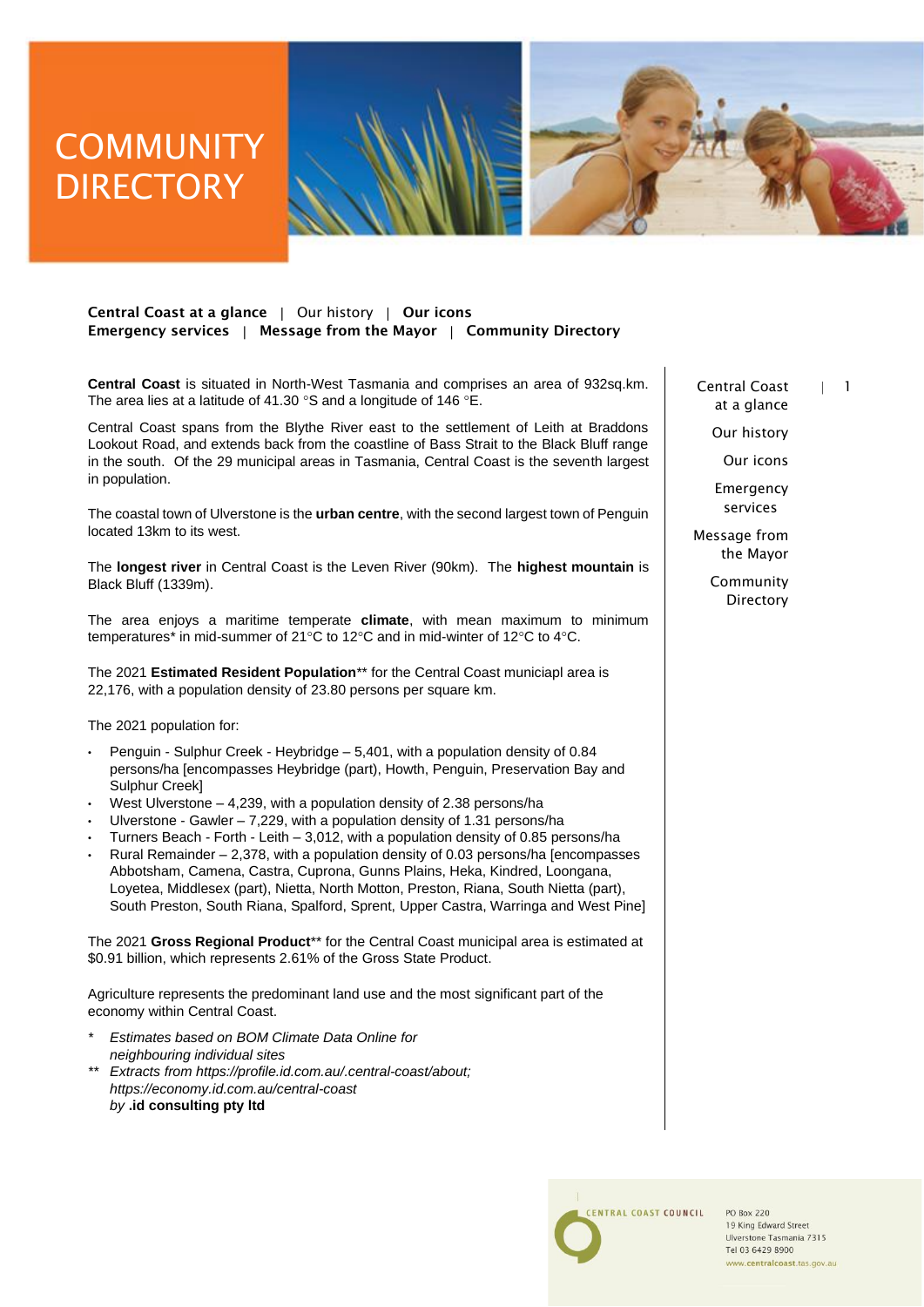

### Central Coast at a glance | Our history | Our icons Emergency services | Message from the Mayor | Community Directory

**1840** James Fenton became the first permanent settler - farmed land at Forth. **1847** Gangs of timber splitters arrived at the Leven - drawn by the demand for shingles and palings in South Australia and the Victorian gold fields. (With the opening up of the dense forests, timber workers revealed the rich basalt soil, ideal for the growing of potatoes, a staple part of their diet, and today one of the area's largest production crops.) **1852** Foundation date for Ulverstone bestowed on April 10 - date cited on grant deed to Alexander Clerke for the first land purchased. Local government created in the form of the Devon Road Trust, with jurisdiction from Deloraine to Emu Bay. **1857-58** Beginning of settlement in Penguin area - attracted by demand for timber palings and the discovery of minerals. **1861** Edward Beecraft purchased the first land in Penguin. Ulverstone proclaimed a town on February 22 - named by persons unknown after Ulverston in Cumbria, England. **1864** Census records population of Ulverstone at 15. **1868** Ulverstone wharf constructed on present site - supported the rural and timber consignments which formed the mainstay of the area's economy. **1870** Penguin Silver Mine Co. registered and mining commenced for a short time. **1871** South Road officially opened, linking Penguin to Ulverstone. **1872** Penguin wharf constructed at Beecraft Point - provided largely for the shipment of timber palings and potatoes. (Damaged by floods in 1929 and demolished shortly thereafter.) **1875** Penguin proclaimed a town on October 25 - named by botanist Ronald Campbell Gunn in 1861 after the area's fairy penguins. **1888** First Ulverstone Town Board elected - responsible for town affairs, with road trusts in charge of country areas and roads. **1890** Formby to Ulverstone railway link opened - caused the movement of commercial activity to Reibey Street after 30 years of scattered trading around or beside the river port. **1901** Railway line from Ulverstone to Burnie opened - ended much of the sea trade by small sailing vessels with Victoria and other markets.

Central Coast at a glance

Our history | 2

Our icons

Emergency services

Message from the Mayor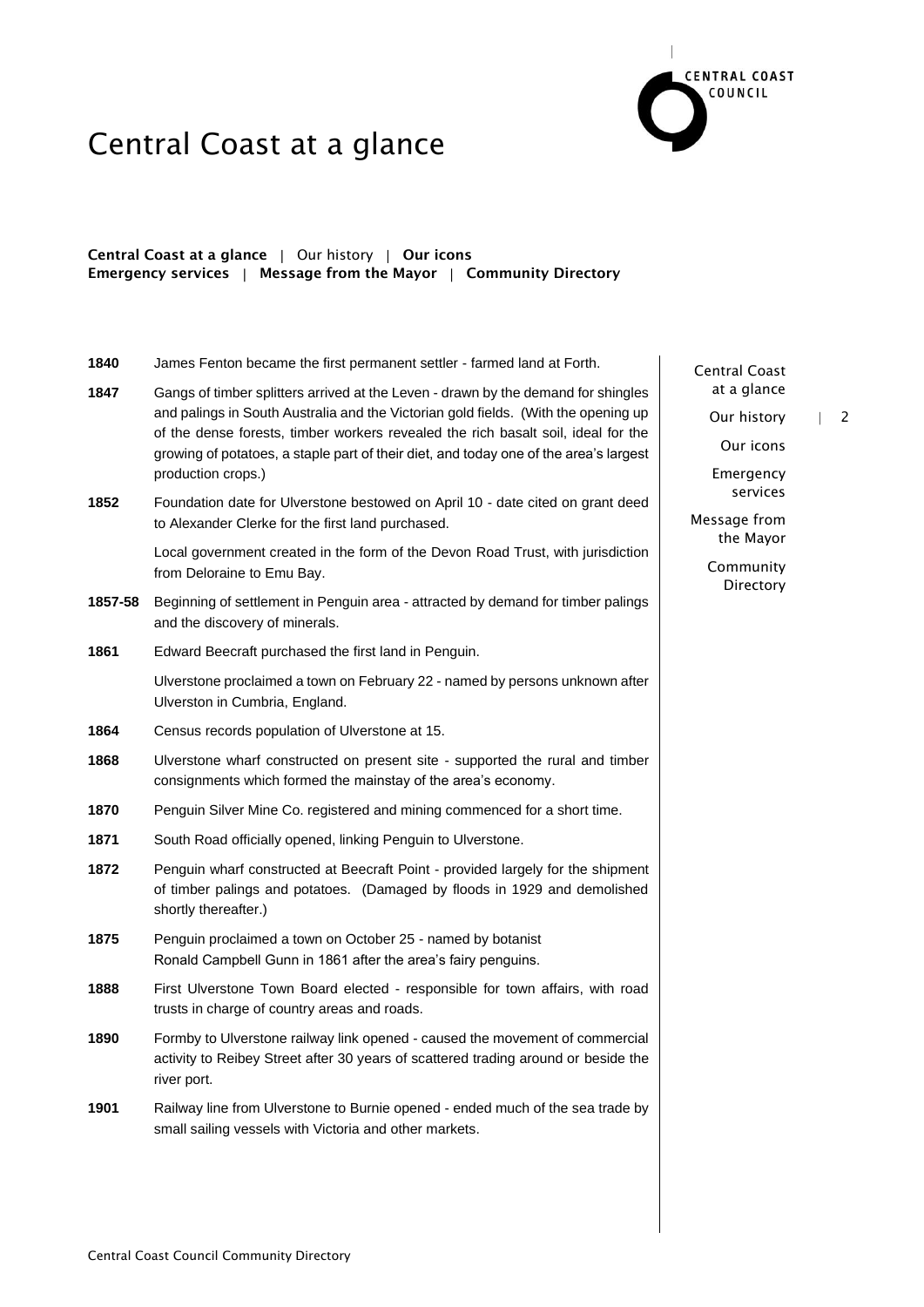

### Central Coast at a glance | Our history | Our icons Emergency services  $\parallel$  Message from the Mayor  $\parallel$  Community Directory

- **1906** Government by road trusts and town boards ceased with the introduction of the Local Government Act 1906.
- **1907** First Leven Municipal Council elected G. Barnard, Warden. (Became the Ulverstone Municipal Council in 1947.)

First Penguin Municipal Council elected - G. Hooper, Warden.

- **1914** Population of the town of Penguin stood at around 650, with some 2000 in the municipality.
- **1934** Leven Road Bridge opened on present site.
- **1943** Vegetable dehydration plant established in Ulverstone to supply World War 2 armed forces. The site is now occupied by Simplot Australia's Ulverstone potato processing plant. The facility is the most modern and efficient of its kind in Australia, and a principal contributor to the area's economy.
- **1978** Passenger trains along the north-west coast ceased operation.
- **1993** As part of local government reform statewide, the Central Coast municipal area was created on April 2 with the amalgamation of the Penguin Muni-cipality (pop. 5,800), Ulverstone Municipality (pop. 14,700) and the villages of Forth and Leith (part of City of Devonport) - Sue Smith, Mayor.

Central Coast at a glance

Our history | 3

Our icons

Emergency services

Message from the Mayor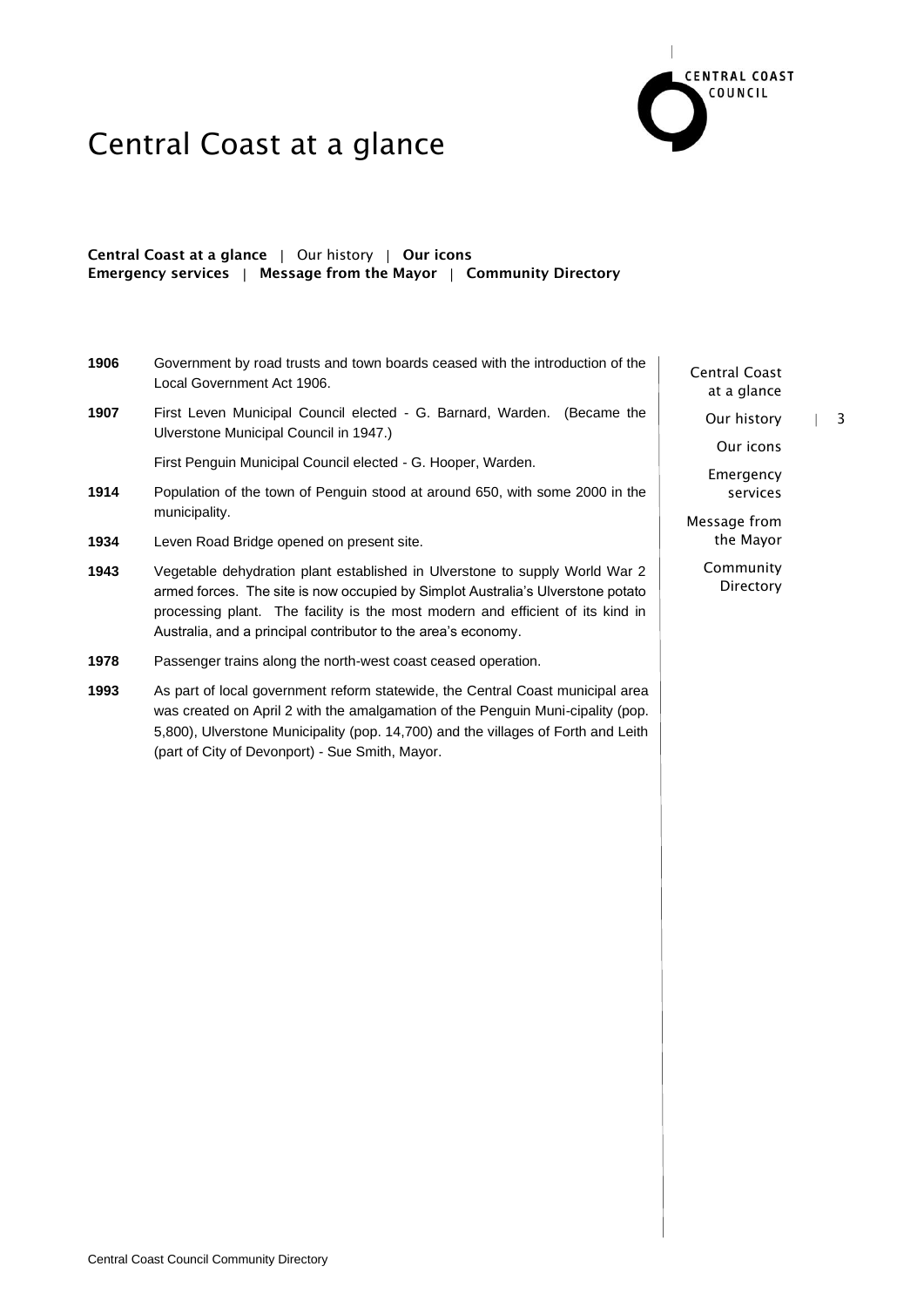

Central Coast at a glance | Our history | Our icons Emergency services | Message from the Mayor | Community Directory

#### **DIAL RANGE**

The Dial Range is a 5,200ha recreational area of forest reserves stretching south from the town of Penguin to the hinterland. This chain of mountains and valleys is the area's most prominent natural landmark and was given its name because the silhouette of one of its summits, the Gnomon, resembles an ancient sun-dial. Its peaks include (from north to south) Mounts Montgomery, Dial, Gnomon, Duncan, Riana and Lorymer. A popular location for activities such as mountain biking, horse riding, fishing and bushwalking, the Range has over 50km of trail.

#### **LEVEN CANYON**

The Leven Canyon is a spectacular 250m-deep ravine located 41km south of Ulverstone at Loongana. Worn over tens of thousands of years by rains and the Leven River which flows at its base, the Canyon's dramatic cliff formations and breathtaking scenery make it a premier tourist attraction for the area.

### **ULVERSTONE SHRINE OF REMEMBRANCE**

The clock-tower, located at the intersections of Alexandra Road, Reibey and Risby Streets, was built in 1953-54 as a shrine to personnel killed during World War 2. The tower stands 23m high and each element of its design is symbolic:

- The base signifies a map of Tasmania, the home of the fallen who gave their lives for its freedom.
- The three columns rising from the base denote the three services, RAN, AIF and RAAF. The columns are shaped like the spines of books, and squares of glass represent the pages where the names of the fallen are inscribed.
- The series of links connect each column and, in turn, the three services.
- The laurel wreath suspended below the clock, with its centre, the rising sun, looks down over the names inscribed.
- The clock depicts time and eternity.
- The torch of remembrance at the top completes the structure.
- The 1914-18 memorial, which previously stood on the site, stands in the centre.

### **THE BIG PENGUIN**

The Big Penguin was erected in 1975 to commemorate the centenary of the proclamation of the town of Penguin. Located on the Esplanade, the ferro cement structure stands 3m tall and is one of the most photographed landmarks in Tasmania.

Central Coast at a glance

Our history

Our icons | 4

Emergency services

Message from the Mayor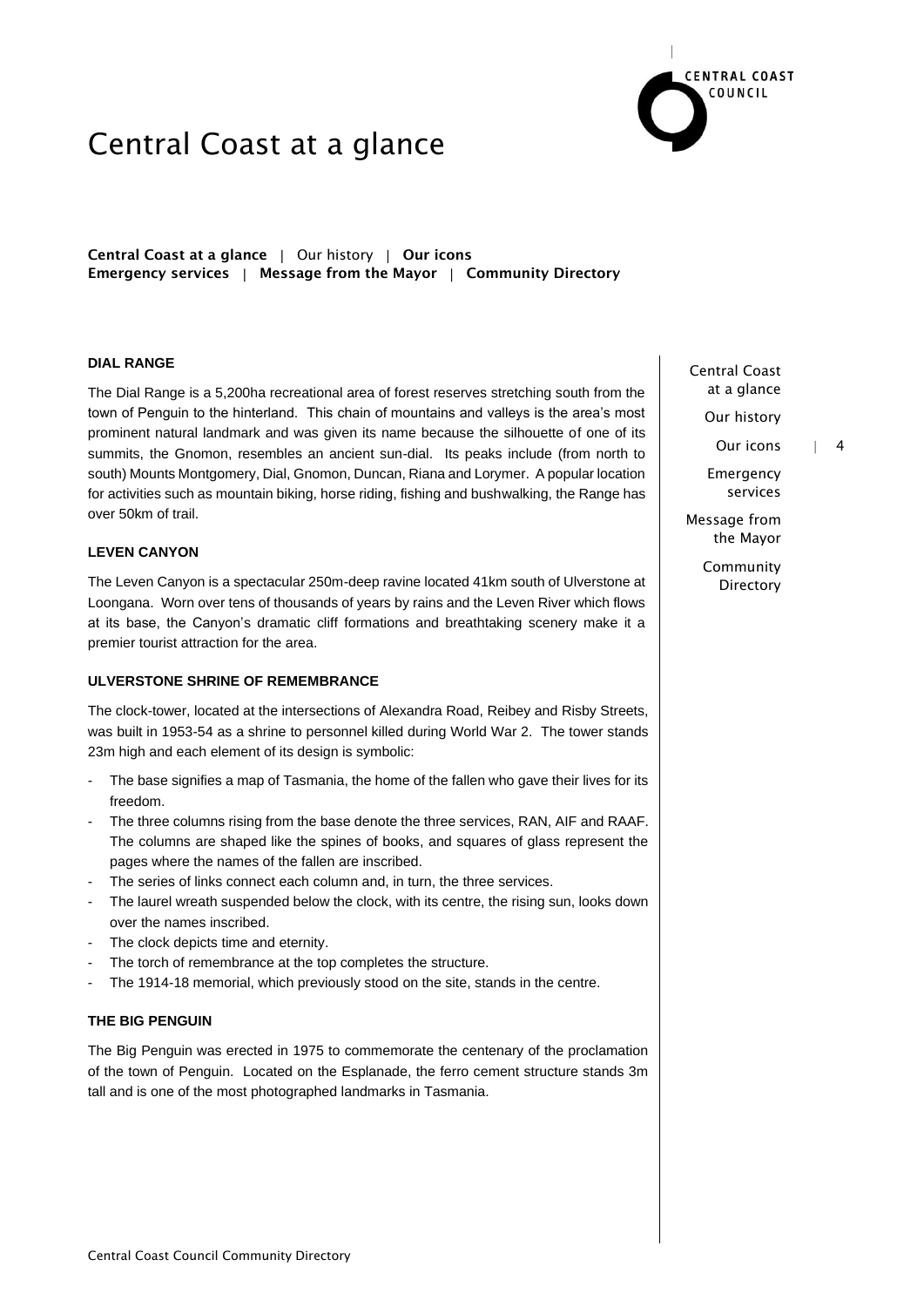

### Central Coast at a glance | Our history | Our icons Emergency services  $\parallel$  Message from the Mayor  $\parallel$  Community Directory

#### **ULVERSTONE POTATO PROCESSING PLANT - SIMPLOT AUSTRALIA**

Simplot Australia Pty Ltd has operated the vegetable processing plant located in Mason/Jetty Streets, Ulverstone since 1995. The plant is the most modern and efficient potato manufacturing facility in Australia. Key products are french fries, hash browns and potato granule.

#### **SIR EDWARD BRADDON**

Edward N.C. Braddon was born in Cornwall, England in 1829.

He moved to Leith in Tasmania in 1878 after holding various important administrative posts in India for 30 years. He was elected to the House of Assembly as the member for West Devon in 1879 and was a strong supporter of the interests of the north-west coast. He served as Leader of the Opposition on two occasions, and in between took up the appointment of Tasmanian Agent General in London, where he was knighted in 1891. He became Premier of Tasmania shortly after his return to Parliament in 1894 and held office until 1899.

Braddon was also prominent in the federation movement and in 1901 was elected as one of the five original Tasmanian members of the House of Representatives. In Federal Parliament he rose to the position of Deputy Leader of the Opposition. He died suddenly in Hobart in 1904 and was buried at Forth

Central Coast at a glance

Our history

Our icons | 5

Emergency services

Message from the Mayor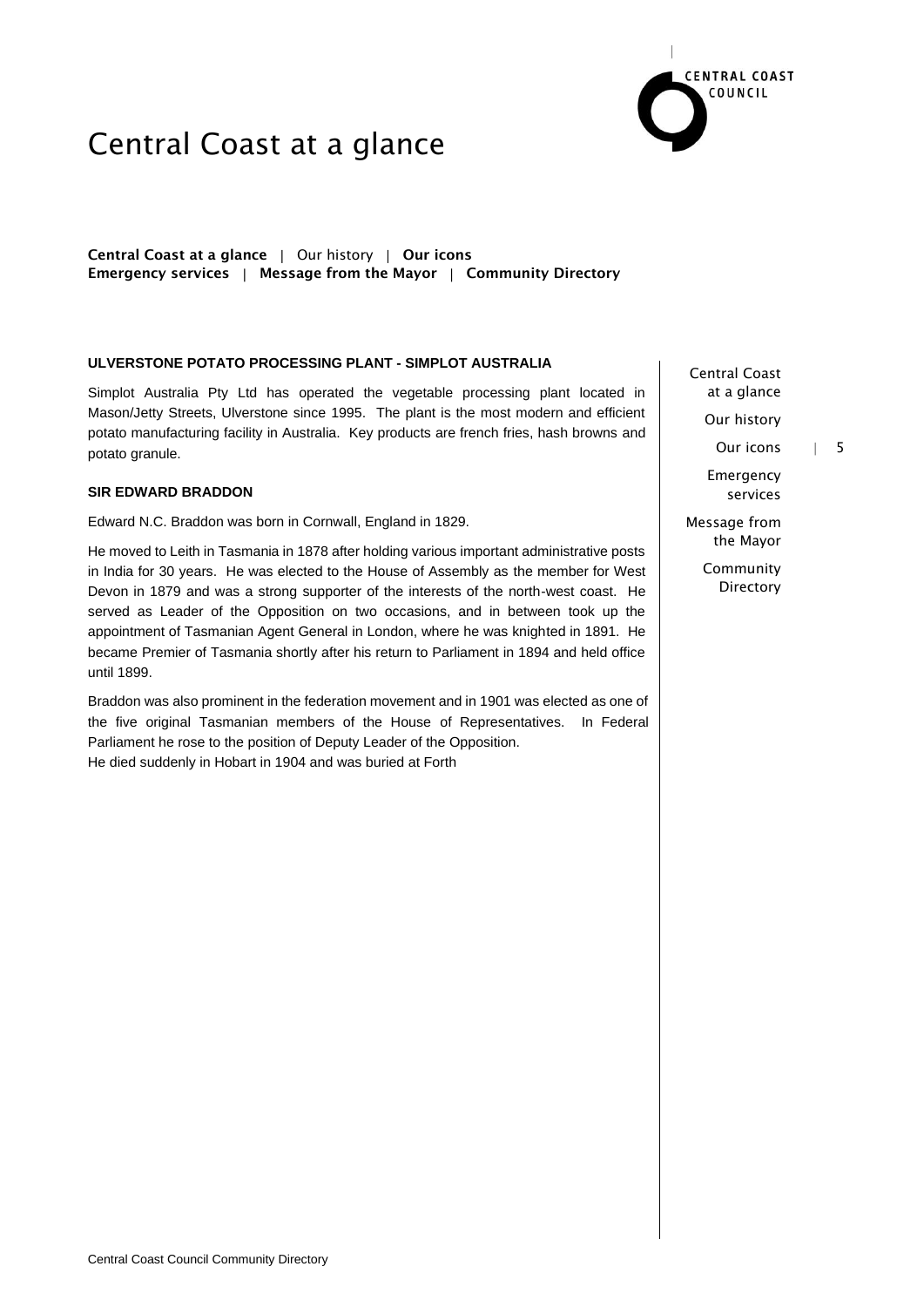

### Central Coast at a glance | Our history | Our icons Emergency services | Message from the Mayor | Community Directory

#### **AMBULANCE**

| <b>DOCTORS</b>                                                       |  |
|----------------------------------------------------------------------|--|
|                                                                      |  |
|                                                                      |  |
|                                                                      |  |
|                                                                      |  |
| <b>DRUG &amp; ALCOHOL SERVICE</b>                                    |  |
|                                                                      |  |
| <b>ELECTRICITY (AURORA)</b>                                          |  |
|                                                                      |  |
| <b>FIRE</b>                                                          |  |
|                                                                      |  |
|                                                                      |  |
|                                                                      |  |
|                                                                      |  |
| (Contacts for local fire brigades listed in the Community Directory) |  |
| <b>HOSPITALS</b>                                                     |  |
|                                                                      |  |
|                                                                      |  |
|                                                                      |  |
| <b>LIFELINE</b>                                                      |  |
|                                                                      |  |
| <b>POISONS INFORMATION</b>                                           |  |
|                                                                      |  |
| <b>POLICE</b>                                                        |  |
|                                                                      |  |
|                                                                      |  |
| $\qquad \qquad \blacksquare$                                         |  |
| $\blacksquare$                                                       |  |
| ÷,                                                                   |  |
| <b>STATE EMERGENCY SERVICE (SES)</b>                                 |  |
|                                                                      |  |
|                                                                      |  |
|                                                                      |  |
|                                                                      |  |
| <b>WOMEN'S SHELTER</b>                                               |  |
|                                                                      |  |
| Central Coast Council Community Directory                            |  |

Central Coast at a glance

Our history

Our icons

Emergency | 6 services

Message from the Mayor